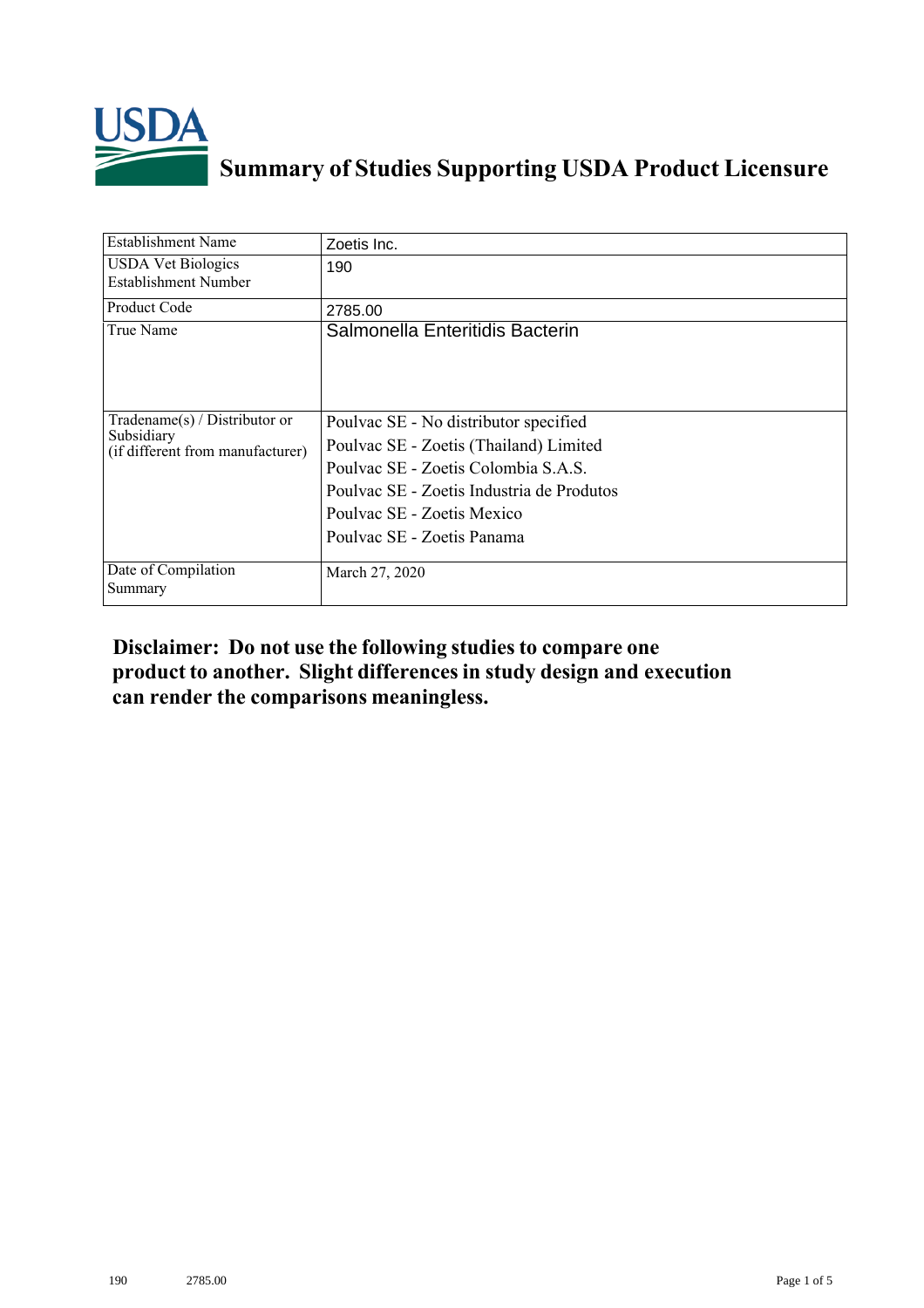| <b>Study Type</b>              | Efficacy                                                                                                                                                                                                                                                                                                                    |
|--------------------------------|-----------------------------------------------------------------------------------------------------------------------------------------------------------------------------------------------------------------------------------------------------------------------------------------------------------------------------|
| <b>Pertaining to</b>           | Salmonella enteritidis                                                                                                                                                                                                                                                                                                      |
| <b>Study Purpose</b>           | Demonstrate efficacy against <i>S. enteritidis</i> colonization of                                                                                                                                                                                                                                                          |
|                                | internal organs, including reproductive tract and intestines                                                                                                                                                                                                                                                                |
| <b>Product Administration</b>  |                                                                                                                                                                                                                                                                                                                             |
| <b>Study Animals</b>           | Chicken                                                                                                                                                                                                                                                                                                                     |
| <b>Challenge Description</b>   |                                                                                                                                                                                                                                                                                                                             |
| <b>Interval observed after</b> |                                                                                                                                                                                                                                                                                                                             |
| challenge                      |                                                                                                                                                                                                                                                                                                                             |
| <b>Results</b>                 | Study data were evaluated by USDA-APHIS prior to product<br>licensure and met regulatory standards for acceptance at the time<br>of submission. No data are published because this study was<br>submitted to USDA-APHIS prior to January 1, 2007, and APHIS<br>only requires publication of data submitted after that date. |
| <b>USDA Approval Date</b>      | 1 June 1999                                                                                                                                                                                                                                                                                                                 |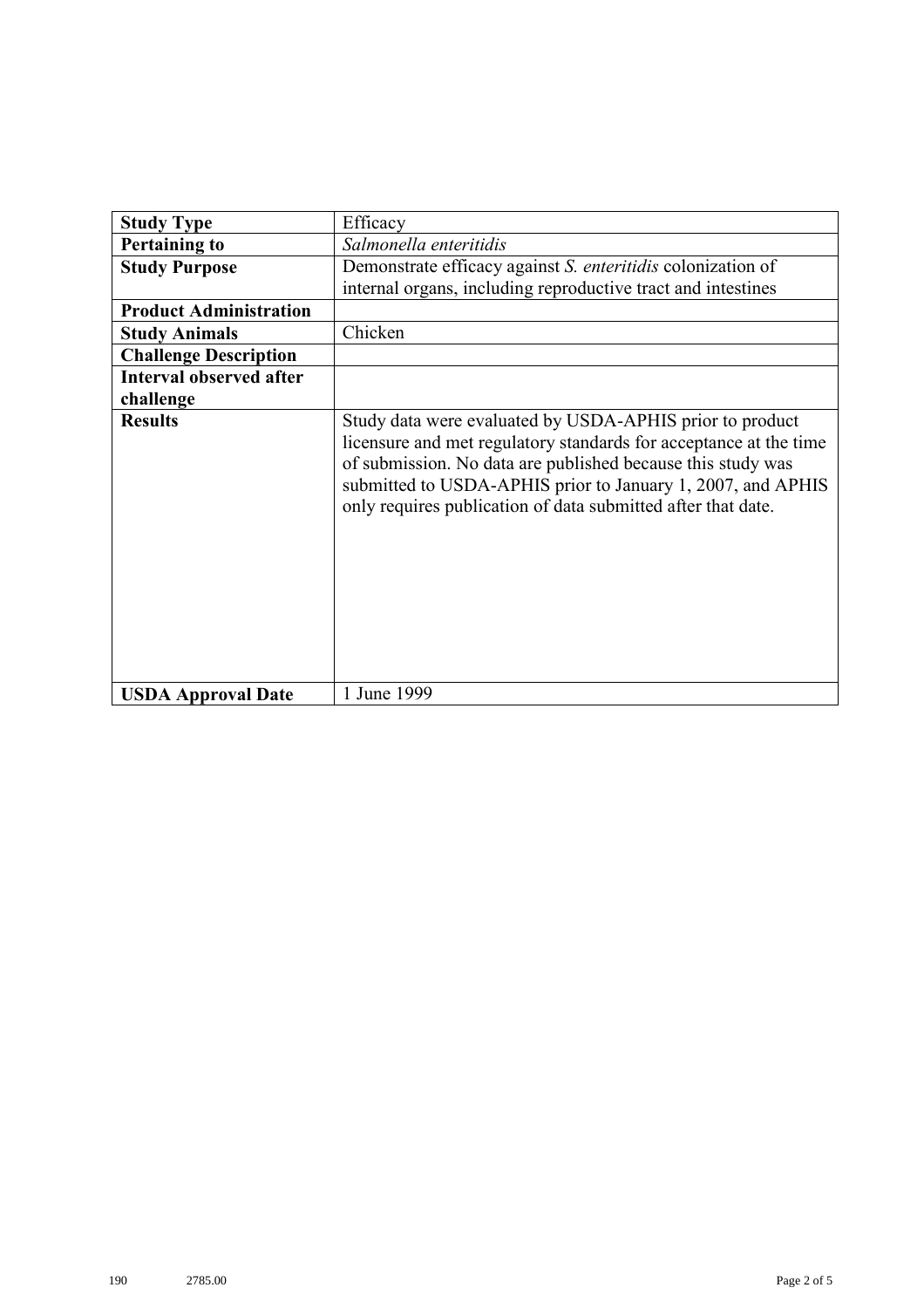| <b>Study Type</b>              | Efficacy                                                                                                                                                                                                                                                                                                                    |
|--------------------------------|-----------------------------------------------------------------------------------------------------------------------------------------------------------------------------------------------------------------------------------------------------------------------------------------------------------------------------|
| <b>Pertaining to</b>           | Salmonella enteritidis                                                                                                                                                                                                                                                                                                      |
| <b>Study Purpose</b>           | Demonstrate efficacy against S. enteritidis colonization of<br>internal organs, including the reproductive tract and intestines                                                                                                                                                                                             |
| <b>Product Administration</b>  |                                                                                                                                                                                                                                                                                                                             |
| <b>Study Animals</b>           | Chicken                                                                                                                                                                                                                                                                                                                     |
| <b>Challenge Description</b>   |                                                                                                                                                                                                                                                                                                                             |
| <b>Interval observed after</b> |                                                                                                                                                                                                                                                                                                                             |
| challenge                      |                                                                                                                                                                                                                                                                                                                             |
| <b>Results</b>                 | Study data were evaluated by USDA-APHIS prior to product<br>licensure and met regulatory standards for acceptance at the time<br>of submission. No data are published because this study was<br>submitted to USDA-APHIS prior to January 1, 2007, and APHIS<br>only requires publication of data submitted after that date. |
| <b>USDA Approval Date</b>      | 10 September 1998                                                                                                                                                                                                                                                                                                           |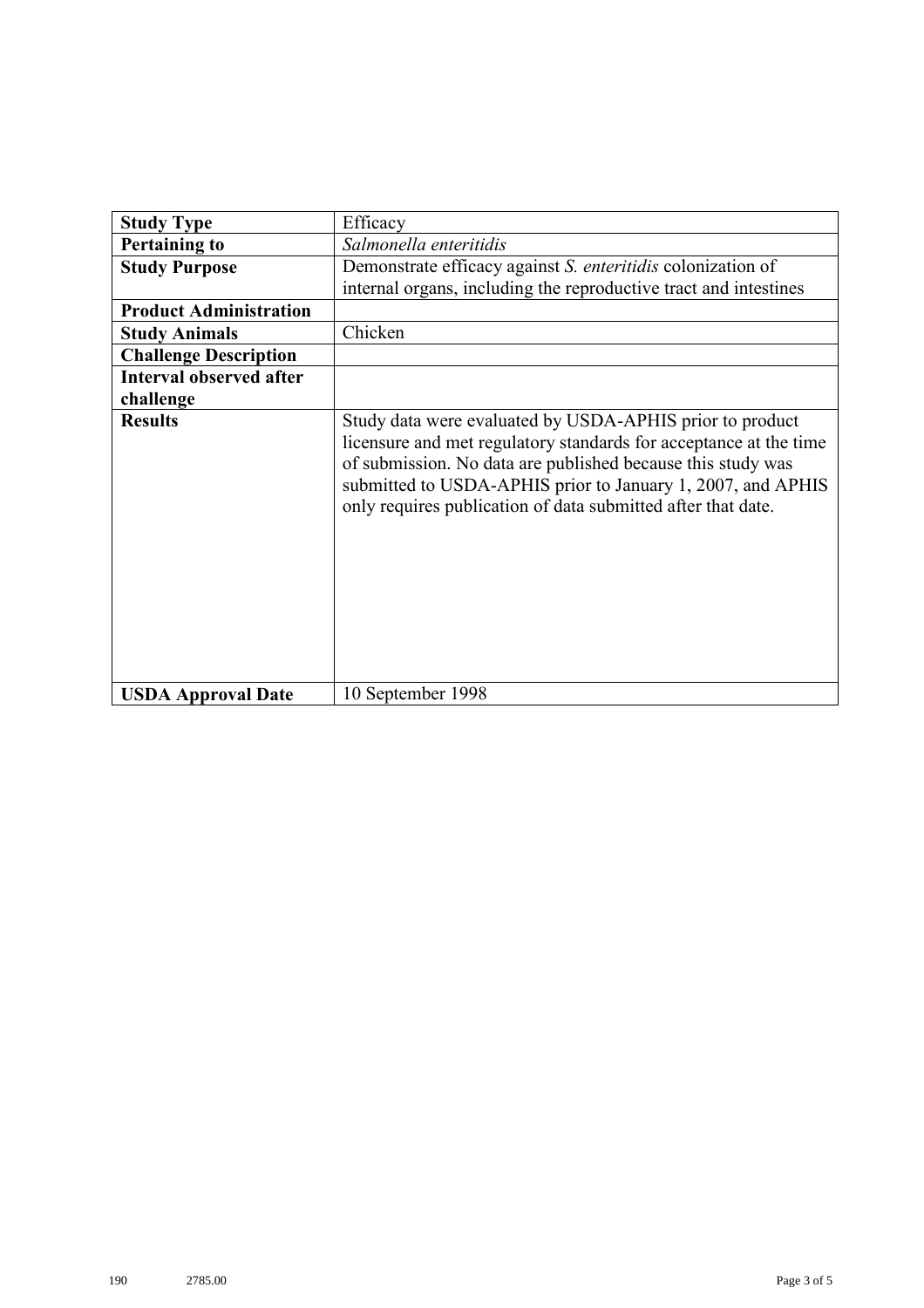| <b>Study Type</b>              | Efficacy                                                                                                                                                                                                                                                                                                                    |
|--------------------------------|-----------------------------------------------------------------------------------------------------------------------------------------------------------------------------------------------------------------------------------------------------------------------------------------------------------------------------|
| <b>Pertaining to</b>           | Salmonella enteritidis                                                                                                                                                                                                                                                                                                      |
| <b>Study Purpose</b>           | Demonstrate efficacy against <i>S. enteritidis</i> colonization of                                                                                                                                                                                                                                                          |
|                                | internal organs, including the reproductive tract and intestines                                                                                                                                                                                                                                                            |
| <b>Product Administration</b>  |                                                                                                                                                                                                                                                                                                                             |
| <b>Study Animals</b>           | Chicken                                                                                                                                                                                                                                                                                                                     |
| <b>Challenge Description</b>   |                                                                                                                                                                                                                                                                                                                             |
| <b>Interval observed after</b> |                                                                                                                                                                                                                                                                                                                             |
| challenge                      |                                                                                                                                                                                                                                                                                                                             |
| <b>Results</b>                 | Study data were evaluated by USDA-APHIS prior to product<br>licensure and met regulatory standards for acceptance at the time<br>of submission. No data are published because this study was<br>submitted to USDA-APHIS prior to January 1, 2007, and APHIS<br>only requires publication of data submitted after that date. |
| <b>USDA Approval Date</b>      | 19 October 1998                                                                                                                                                                                                                                                                                                             |